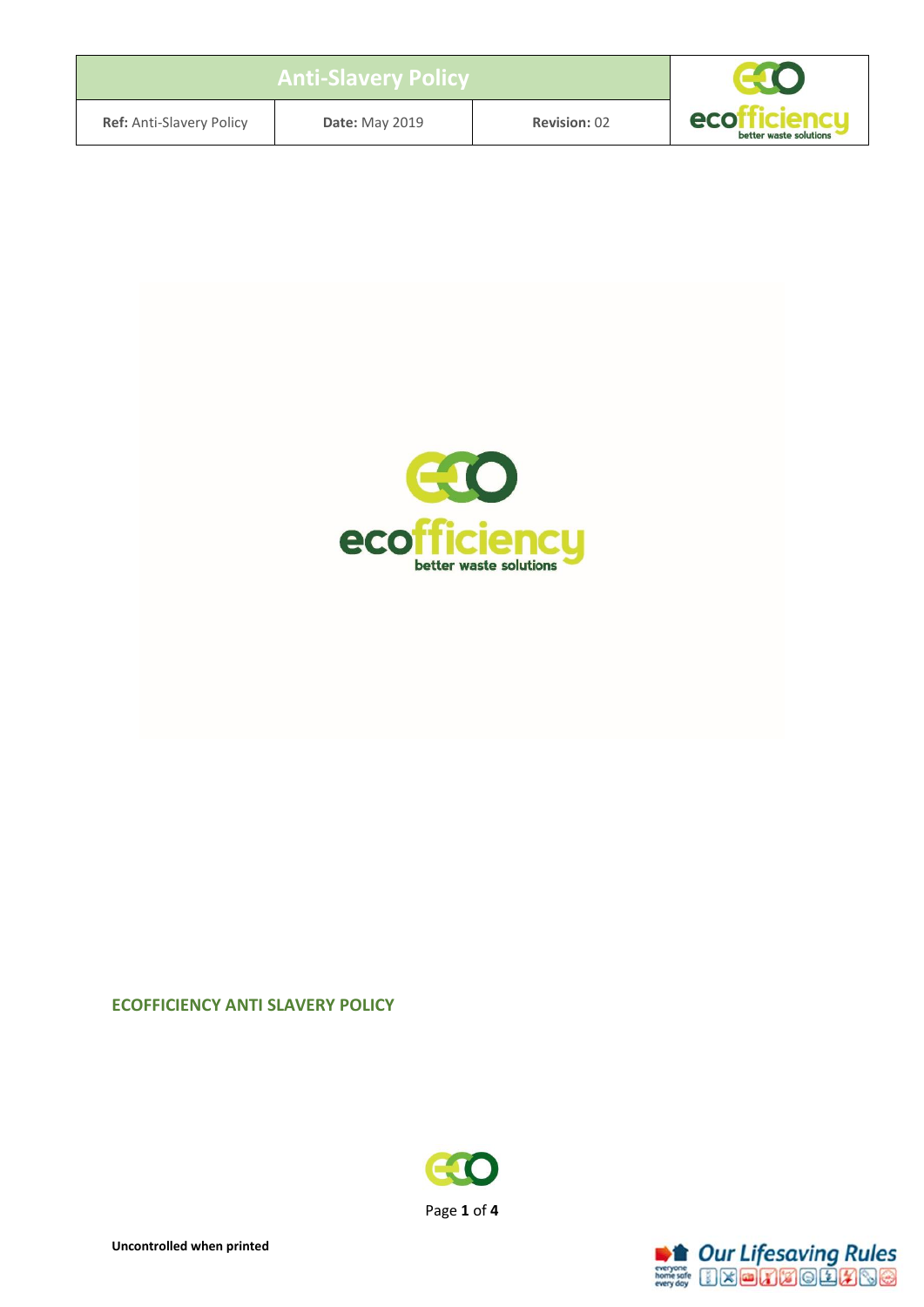

#### Purpose of the Policy

Modern slavery is a criminal offence under the Modern Slavery Act 2015 (the "Act"). Modern slavery can occur in various forms, including servitude, forced or compulsory labour and human trafficking, all of which have in common the deprivation of a person's liberty by another in order to exploit them for personal or commercial gain.

This document sets out the policy of Ecofficiency with the aim of the prevention of opportunities for modern slavery to occur within its business or supply chain. This policy's use of the term "modern slavery" has the meaning given in the Act.

As a company we have a zero-tolerance approach to modern slavery.

We are committed to acting ethically and with integrity in all our business dealings and relationships and to implementing and enforcing effective systems and controls to ensure modern slavery is not taking place anywhere in our own business or those of our suppliers.

# Steps for the prevention of Modern Slavery

We are committed to ensuring there is transparency in our own business and in our approach to tackling modern slavery through our partners and supply chains, consistent with our disclosure obligations under the Modern Slavery Act 2015.

We expect the same high standards from all of our contractors, suppliers and other business partners and we are evolving and updating our contracting processes to include specific prohibitions against the use of forced, compulsory of trafficked labour, or anyone held in slavery of servitude, whether adults or children. We expect our suppliers to hold their own suppliers to the same high standards.

All employees have an obligation to familiarise themselves with our procedures to help in the identification and prevention of modern slavery and to conduct business in a manner such that the opportunity for and incidence of modern slavery is prevented.

Whilst recognising our statutory obligation to set out the steps we have taken to ensure that modern slavery and human trafficking is not taking chains and business partners, we acknowledge that we do not control the conduct of individuals and organisations in our supply chains/business partners.

To underpin our compliance with practical steps, we intend to implement the following measures:

- Engage with our suppliers/partners both to convey to them our anti-slavery policy and to gain an understanding of the measures taken by them to ensure modern slavery is not occurring in their businesses;
- Introduce contractual provisions for our suppliers/partners to confirm their adherence to the policy and accept our right to audit their activities and (where practicable) relationships, both routinely and at times of reasonable suspicion.



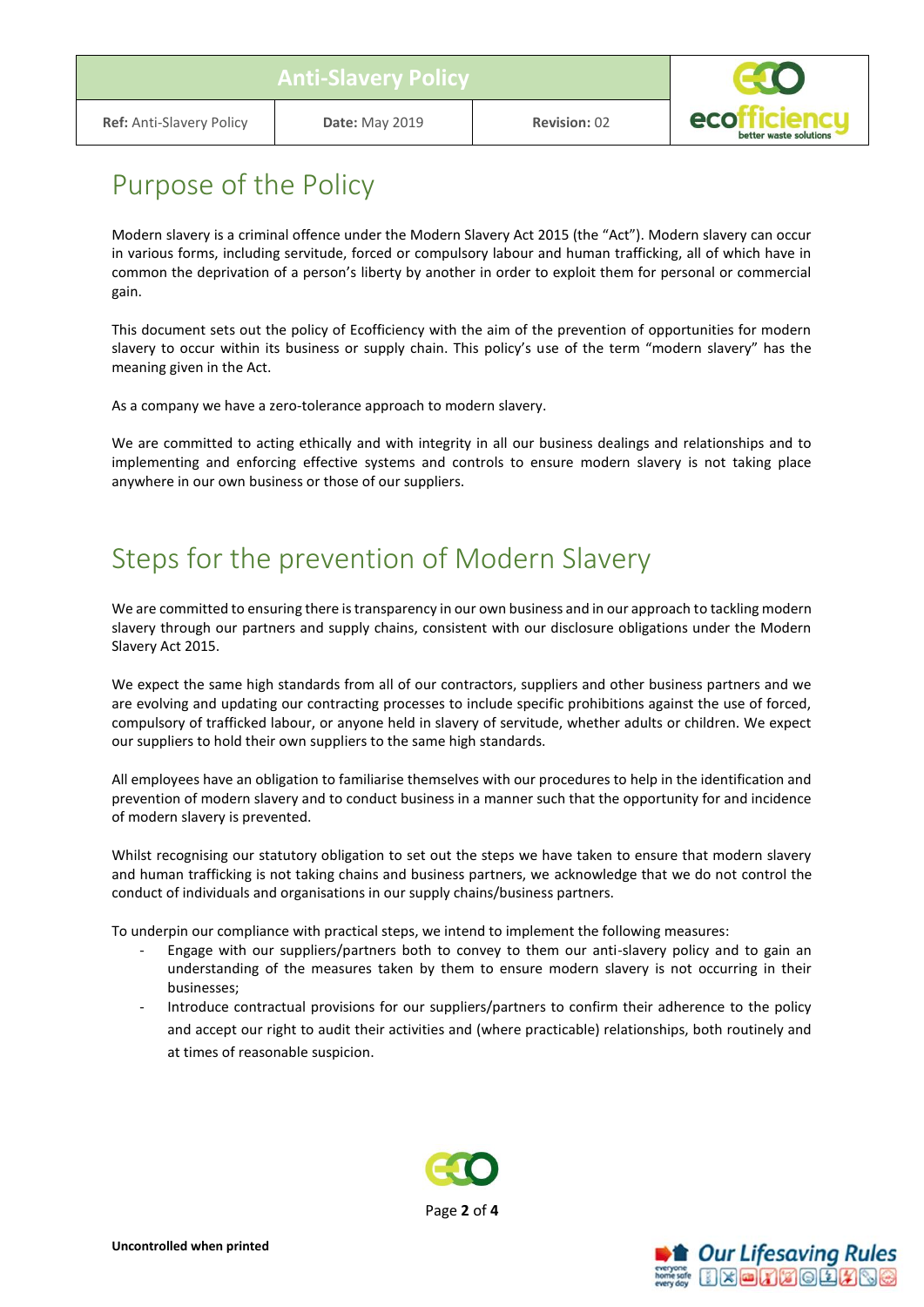

# Responsibility for this policy

Ultimate responsibility for the prevention of modern slavery rests with the Company's leadership. The board of directors of the Company has overall responsibility for ensuring this policy and its implementation comply with or legal and ethical obligations.

Managers at all levels are responsible for ensuring those reporting to them understand and comply with this policy and are given adequate training on it and the issue of modern slavery.

# Actions to report modern slavery or human trafficking

The Company's Whistleblowing procedure is intended to provide guidance on how concerns can be communicated to the Company. Concerns about suspected modern slavery associated with the Company or our partners or suppliers may be reported by employees in this matter.

The Whistleblowing procedure applies to employees.

In summary, employees should approach either their Manager or HR Manager. If the matter is extremely serious then the Managing Director should be approached. The nature of the complaint will determine the Company's next course of action.

Action should be taken in any of the following circumstances:

a. You suspect a person acting on behalf of Ecofficiency is seeking to exploit another in a way which could amount to modern slavery;

b. You suspect that a person acting on behalf of our suppliers/partners is seeking to exploit another in a way which could amount to modern slavery;

c. You have received an approach from a person acting on behalf of Ecofficiency or one of our suppliers/partners who has invited you to participate in acts which could result in offences under the Modern Slavery Act 2015 being committed;

d. You have information which leads to the rational conclusion that a person acting on behalf of Ecofficiency or one of our suppliers/partners is preparing to commit, is committing or has committed an act in contravention of the Modern Slavery Act 2015.

Reports are kept in confidence, subject to the need for Ecofficiency to act responsible and within the law. The source of reports will be kept confidential if possible, by law.

# Safeguards

We aim to encourage openness and will support anyone who raises genuine concerns in good faith under the policy, even if they turn out to be mistaken.



Page **3** of **4**